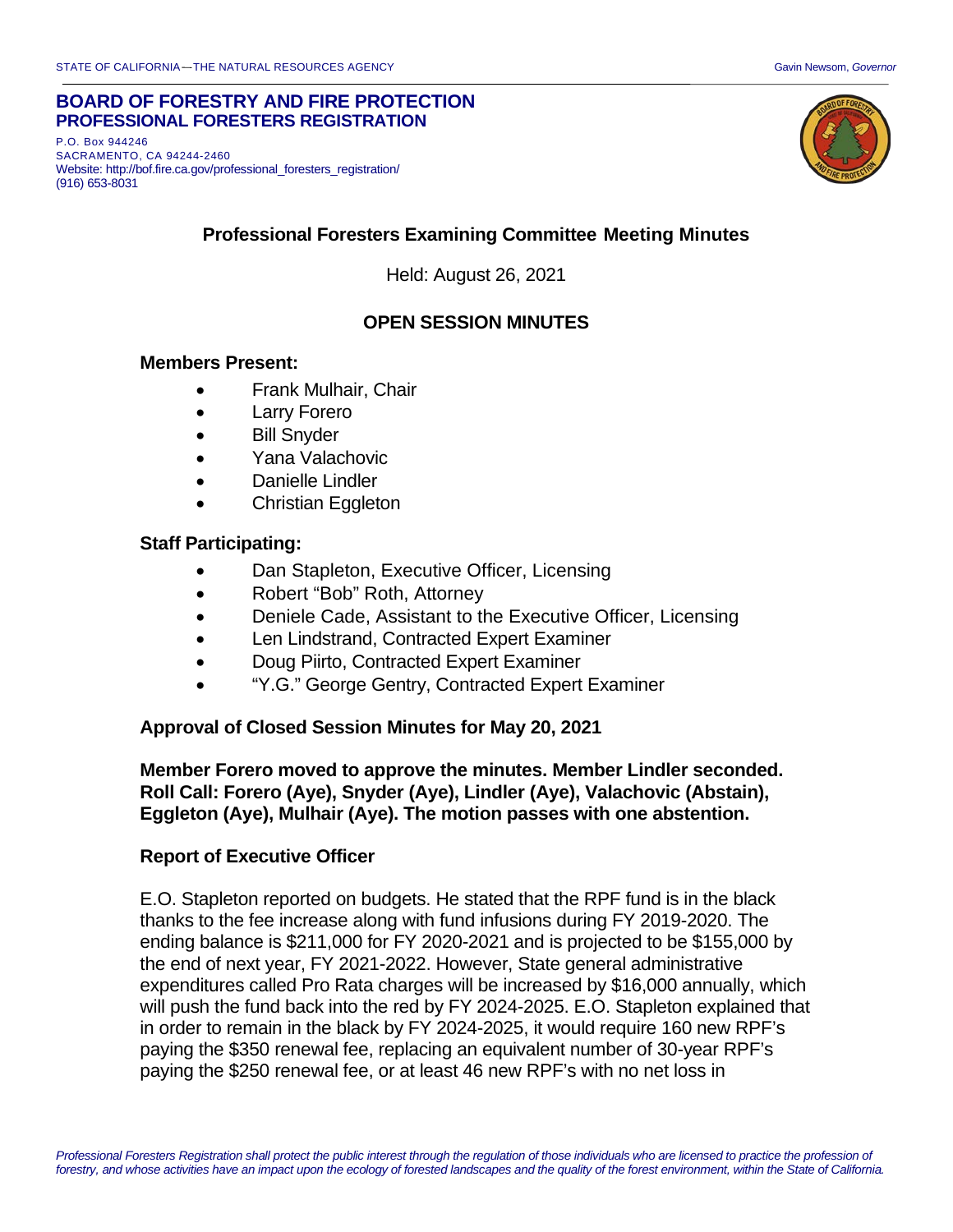current RPF numbers. He states that RPF retention is still very important along with getting more applicants to take the exam.

E.O. Stapleton reported on a new contract for Outreach Specialist. In June, the Board awarded the Contract Outreach Specialist contract to Forestry Educators Inc., and its Executive Director, Diane Dealey Neill. Diane is a former Francis H. Raymond Award winner and founder of the Forestry Challenge. She will be assisted by Robert Little, RPF 2651. E.O. Stapleton explained that he has sent out an announcement to western U.S. and Canada SAF accredited community college and universities, including those in California. He has received correspondence back to coordinate in-person and sometimes online presentations to prospective RPF applicants. E.O. Stapleton explained that the contract lasts for three years to the end of FY 2023-2024 (June 30, 2024). The contract also includes a presence at the SAF convention.

E.O. Stapleton reported on the departure of Matt Dias, and the search for a new Executive Officer for the Board. He states that the Board has formed a search committee for a replacement and no interim Executive Officer has been named. Instead, the Board Staff is sharing duties in the areas of the Board' business for which they are accustomed to working. The August Board meeting was canceled as a result. There will only be three more Board meetings in 2021; in September, November, and December.

E.O. Stapleton revealed that the Board of Forestry spent most of August moving into their new offices on the 9<sup>th</sup> and 10<sup>th</sup> floor of the new Natural Resources Building.

E.O. Stapleton reported on the next RPF examination taking place on October 8<sup>th</sup>. The exams will take place at the Humboldt County Agriculture Building in Eureka, the City of Redding Community Room, the Shingle Springs Community Center, and at the new Natural Resources Building in Sacramento for applicants requiring accommodations. He stated that there will be approximately 50 applicants taking the exam.

E.O. Stapleton also revealed that he has received one RPF complaint that is in the initial stages of review and investigation.

## **Update from ad hoc Committee on Apprentice Professional Forester Program (APF)**

Y.G. reported on the ad hoc committee for the APF program. He stated that while they have not met, he has been working on developing a course program. He is going to change the title from FIT to Apprentice Professional Forester (APF). He has also been working on creating study groups to help applicants prepare for the exam and has been using the opportunity to help develop the course syllabus for future use. Y.G. currently has 30 individuals that meet 3 nights a week. One thing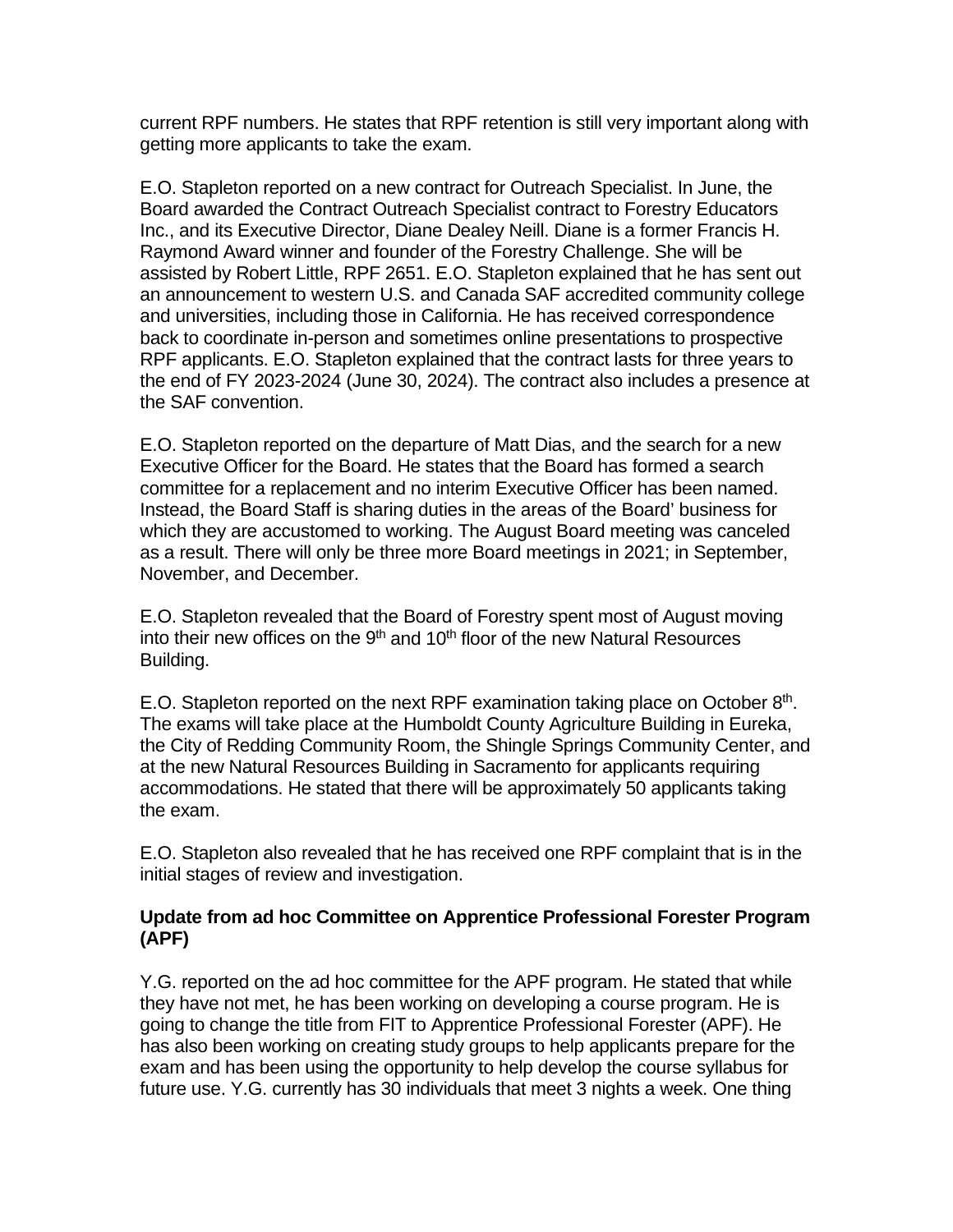he has learned from the classes is that they cannot be tied to the exam schedule. Y.G. proposes a pilot program where he asks those that want to participate, to enroll for an entire year. He clarified that this will not preclude them from taking the exam. However, the course schedule will not be modified to accommodate the schedule of the exam. The class will be a 12-month program with a subject matter for each month. The materials to cover and questions to answer will be conducted over Zoom, with possible monthly or biweekly check-ins.

### **Discussion and Ranking of PFEC Priorities Going Forward**

E.O. Stapleton revealed that the Board has passed the independent program from certification for the CRM program as well as the policy statements. He said they are now posted online and available to the public.

E.O. Stapleton created a list of PFEC priorities which included the Apprentice Professional Forester program, computer examinations, USFS – SAF Certification, limited qualifying experience credit for arboriculture under 1621.1 (b)(3) forest protection, and continuing education.

Member Piirto sates that he likes the idea of continuing education and recommends the possibility of using SAF or ACF as a means to provide evidence of CE credits.

Member Lindstrand warns about the costs involved in tracking CE. Since there are foresters involved in other practices that require CE requirements such as appraisals and pest control, Member Lindstrand questioned if those CE units could count towards RPF CE units.

Member Snyder recommends expanding specialty certificates with the intent to increase the number of individuals who can provide assistance with fuel reduction projects. Member Valachovic recommends expanding the conversation to look at post fire recovery as well.

The Apprentice Professional Forester program was ranked as 1. Computer examinations was ranked as 2. Creating specialty certificates to assist in fuel management was ranked as 3. USFS – SAF Certification was ranked as 4. Arboriculture as conditionally qualifying experience was ranked as 5. Continuing education was ranked as 6.

### **Public Forum**

Cedric Twight inquired about a flow chart for the Apprentice Professional Forester plan.

He warned about blurring the line between arboriculture work and forestry work but does find expanding certifications for specialty programs a good idea.